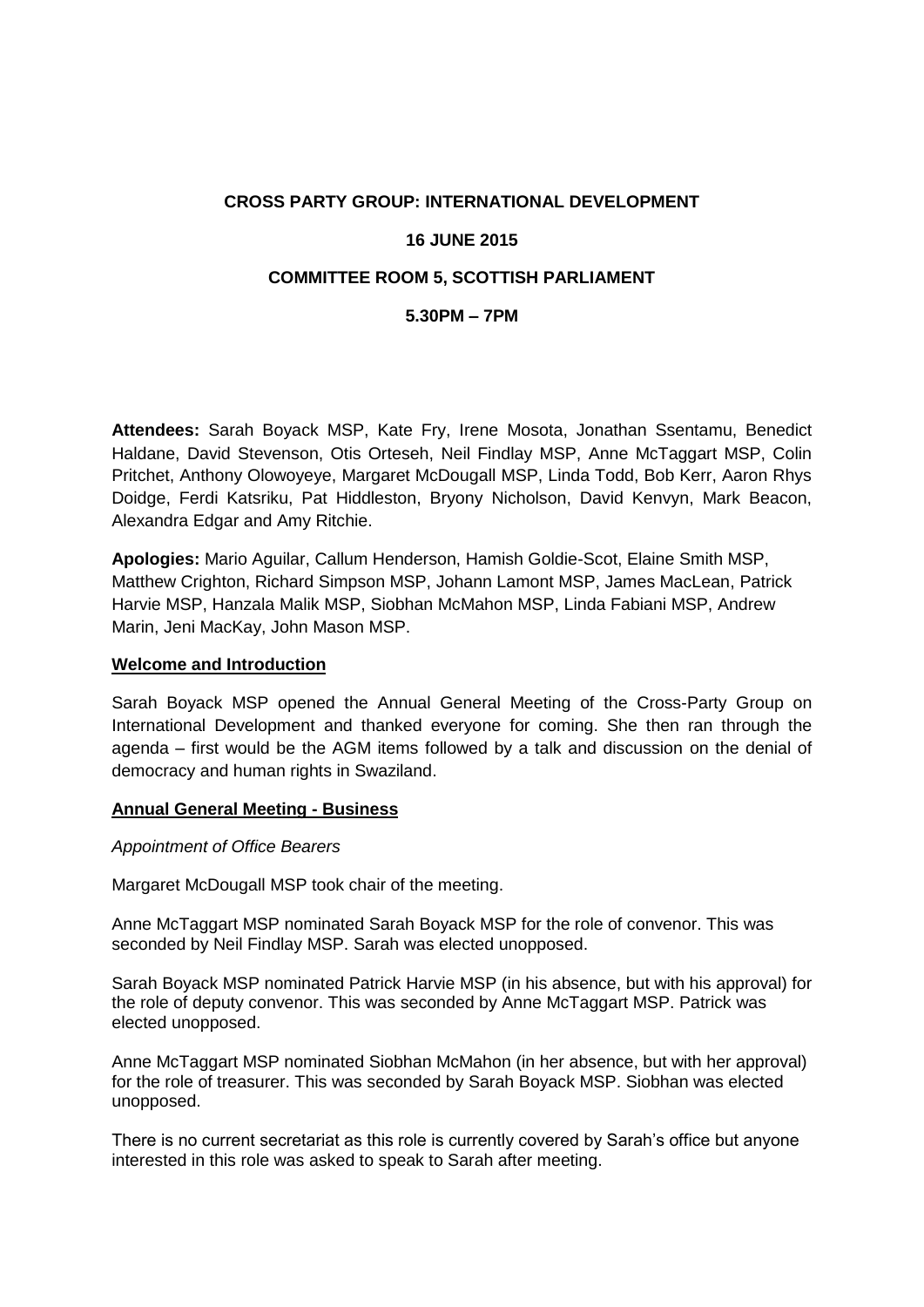Chair was then handed back to Sarah

### *Annual Report and Minutes*

Copies of the draft Annual Report were distributed at the meeting. It did not need to be approved during the meeting, but Sarah wanted members to have the first sight of it.

There was an additional special meeting last year on the Ebola crisis. The proposals agreed were taken to the Scottish Government which led to a statement in Parliament which shows the importance of the group.

There are four proposed meetings for next year and the group needs suggestions for topics for discussion. The group will only exist after the election in May 2016 if the new MSPs decide to continue it.

Suggestions for discussion topics next year included Sustainable Development Goals, the climate talks in Paris in December, migrants fleeing to Europe, the mapping strategy for International Development, corruption across Africa, the African diaspora playing a bigger role in International Development, the Commonwealth Parliamentary Association looking at government procedures and the Magna Carta and the rights of individual.

Sarah asked members to review the draft minutes of the 20 January 2015 meeting, which were emailed in advance of the AGM. Bryony Nicholson moved that they were an accurate record of the meeting, and Irene Mosota seconded and the minutes were passed.

### *Financial Report*

Sarah provided an up to date bank balance of £555.20 (as of 10 Feb 2015). Sarah advised that the remaining balance in the account is used for catering purposes at meetings and there would be no subscriptions to the Group for the 2014/15 period.

# **Presentation by Vincent Ncongwane, Secretary General of the Trade Union Congress of Swaziland**

Sarah introduced Vincent and thanked Unison for bringing him along. Swaziland is the only absolute monarchy in Africa and Trade Unions are restricted. The 1973 state of emergency is still in place, yet most of us don't know much about the nation.

Vincent also thanked Unison and ACTSA for their help in organising this. He described Swaziland as even less democratic than Zimbabwe (they at least have elections) yet less known. Political parties were banned in 1973 and the King issued a decree to claim all power. Most parliamentarians are appointed by the King so the governance cannot be changed from the inside.

He believes it is only through labour organisations that the people can voice political concerns so the government banned them. The ban was lifted on  $25<sup>th</sup>$  May 2015 and only because of the International Labour Conference held in June, to keep up appearances. Police interfere whenever there is a Union meeting. Vincent gave examples of police brutality and them stopping every attempt at a meeting.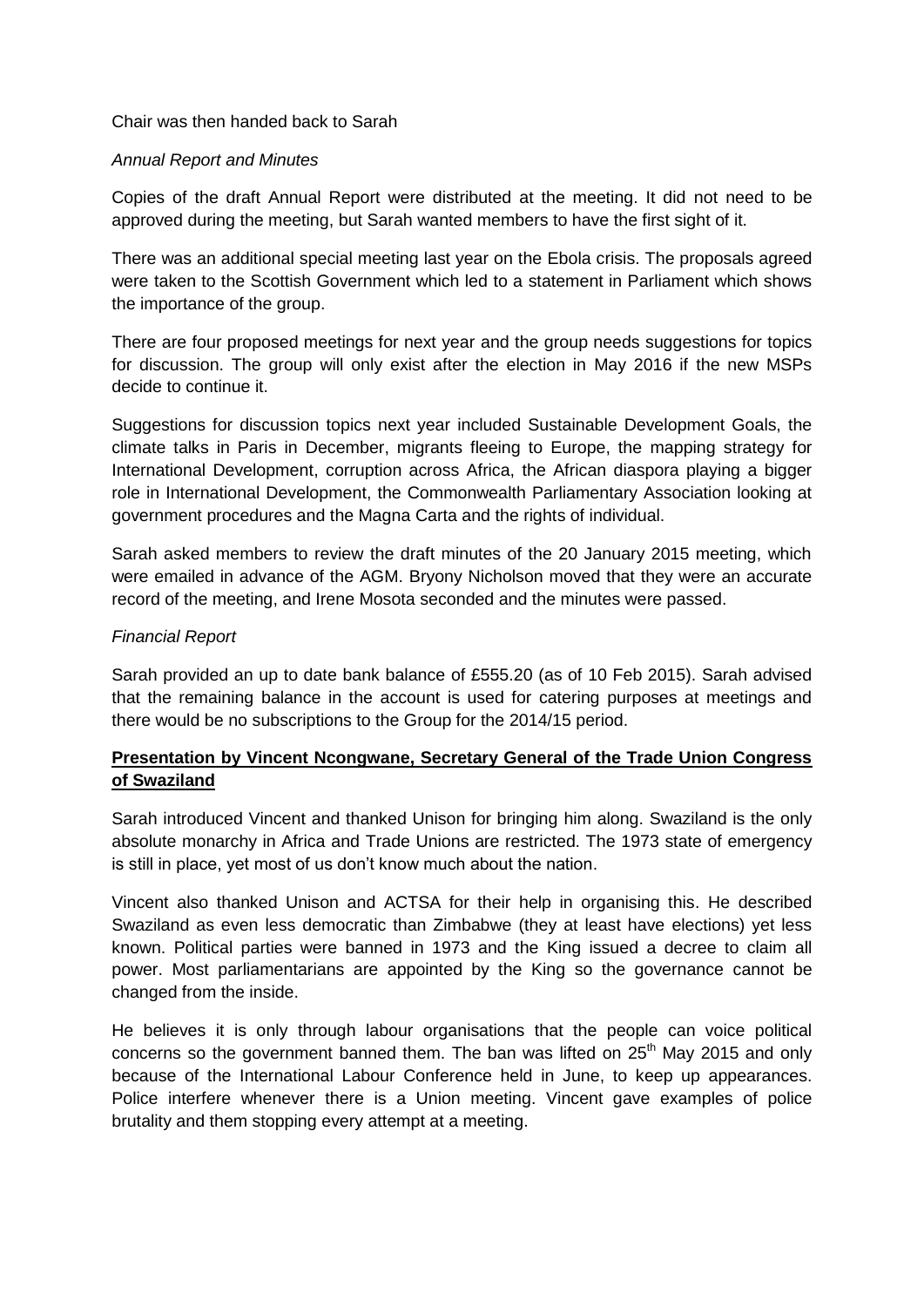The International Labour Organisation (ILO) has called for Swaziland to release political prisoners who criticised governmental decisions but there has only been silence from African governments.

Vincent called on EU and the CPG to put pressure on the Swazi government. He did not feel total economic sanctions were the way forward but suggested pressure to respect human rights or risk losing the EU markets. He also called on Scottish Government to work with Commonwealth organisations so that this cannot be accepted anymore.

He explained that people in Swaziland want to do more to change things themselves but alone they cannot change the system and need assistance.

Sarah thanked Vincent for his very informative and interesting presentation and said she agreed on Commonwealth principle.

# **Question and Answer session**

*A range of questions were asked following the presentation. Please note that it is not the intention of the minutes to record a verbatim account.*

**Sarah Boyack (SB)** asked what the links are like with Unions in other countries.

**Vincent Ncongwane (VN)** explained that the links are close and it was pressure from Union centres around the world that made the Swaziland Government acknowledge TUCSWA

**Ferdi Katsriku** suggested events like the EU Summit and other international meetings could be used as way to get their voice heard.

**Anne McTaggart** asked what women's representation is like.

**VN** explained that women's representation is a big issue and that only one woman was elected in 2013. There are also a number of cultural issues involved and he gave some examples that showed how hard it is for women to be engaged when they are challenged just by leaving the house. ACTSA and others are trying to help women get the confidence they need, and trying to change the culture that stops women being engaged.

**Anthony Olowoyeye** said there is a "code of silence" among African leaders who won't speak against each other. He then asked what the level of poverty and life opportunities are like.

**Otis Orteseh** asked why the African Union and Amnesty don't take more notice of what is going on in Swaziland.

**VN** said that Amnesty do take an interest. Poverty rates are 70% and much of the budget goes to army. The army cannot fight other countries and are used to suppress the people. Two thirds of the population are living on food aid yet the government have now built new (un-needed) airport.

**SB** said that the IMF had raised the issue of Swaziland sovereign spending and security, instead of social spending.